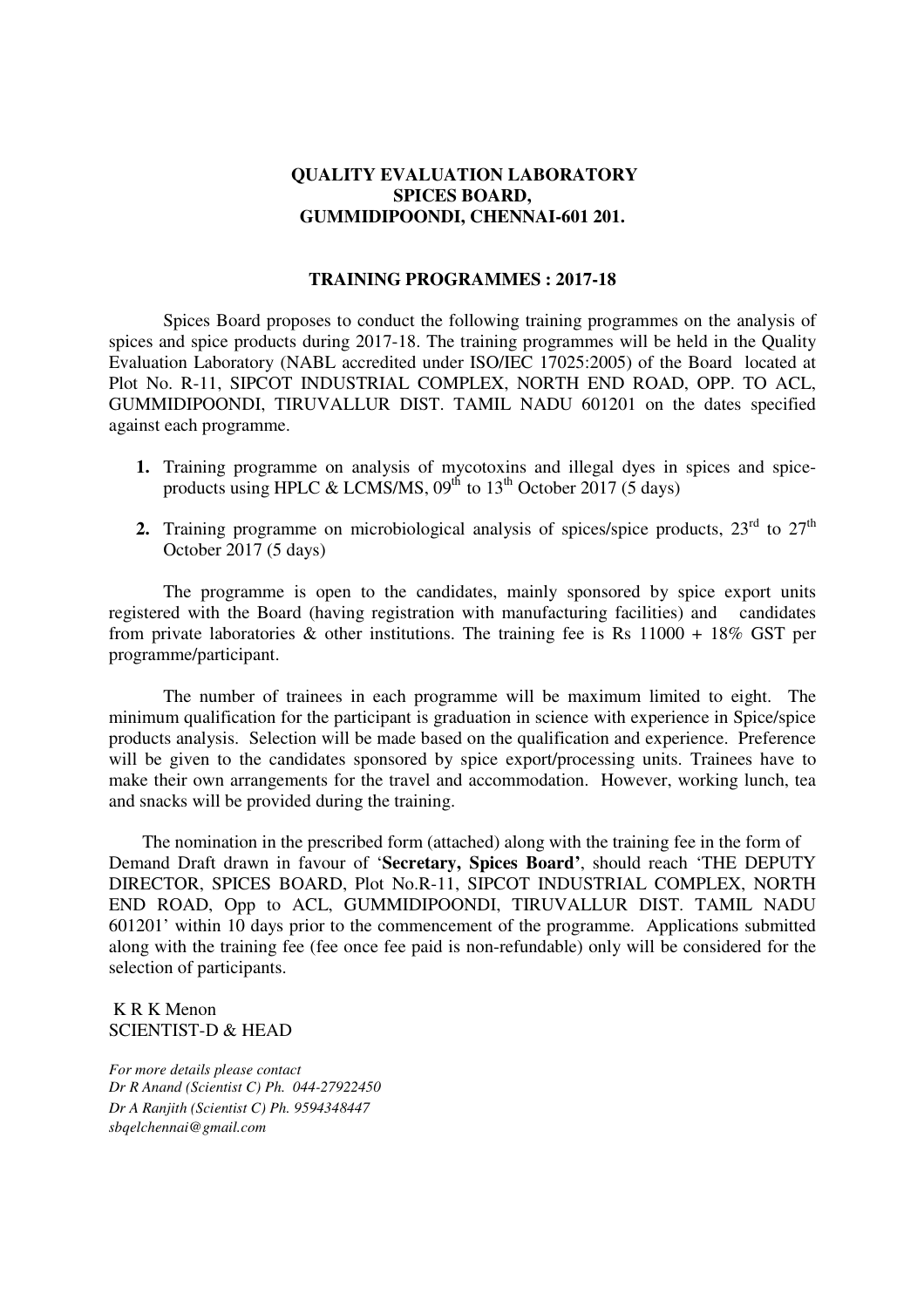## **1. Training programme on analysis of mycotoxins and illegal dyes in spices and spiceproducts using HPLC & LC-MS/MS**

# **09th - 13th October 2017 (5 days)**

#### **Course content**

- 1. Introduction to Quality Systems and Laboratory Safety with respect to Residue analysis
- 2. General introduction to Mycotoxins and Illegal Dyes
- 3. Sample preparation and extraction for Mycotoxins
- 4. Basics of Chromatography focusing on HPLC
- 5. Clean-up of Mycotoxins
- 6. Sample preparation and extraction for Illegal Dyes
- 7. Basics of mass spectrometry
- 8. Introduction to LC-MS/MS
- 9. Demonstration of Analysis of samples by LC-MS/MS

## **2. Training programme on microbiological analysis of spices/spice products:**

# **23rd - 27th October 2017 (5 days)**

#### **Course content**

- 1. Introduction to Quality Systems and Laboratory Safety with respect to Microbiological analysis.
- 2. Automated enumeration using TEMPO for Aerobic count, Yeast and Mould Count, *Bacillus cereus*, Total Coliforms, *Escherichia coli*, *Staphylococcus aureus* and Enterobacteriaceae.
- 3. Assay of Salmonella using VIDAS.
- 4. Biochemical characterization of bacteria and yeast using Vitek 2 Compact.
- 5. Assay of Salmonella using GDS PIPETMAX.